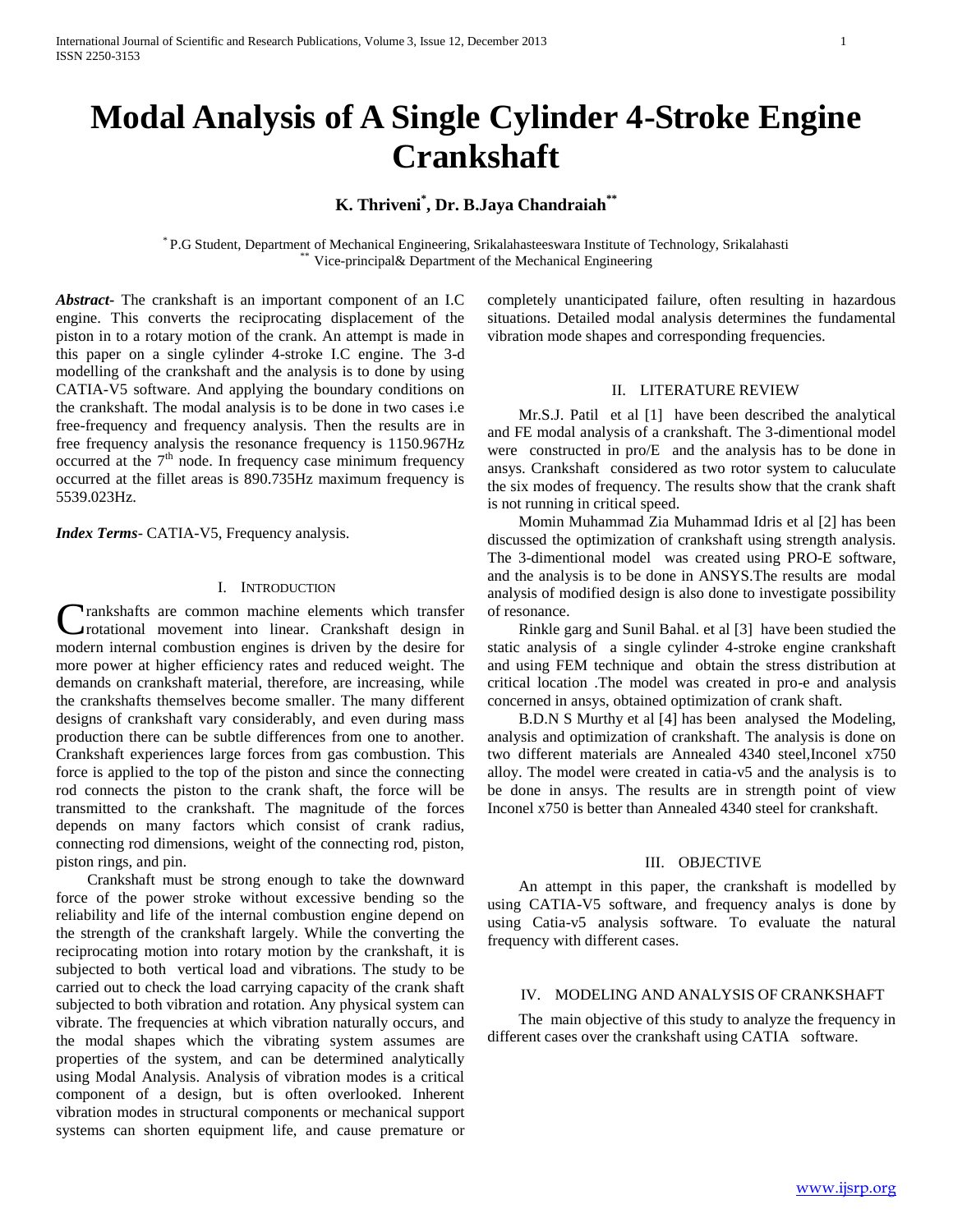

**Fig: 1 2-Dimentional model of the crankshaft**



**Fig: 1 design model of the crankshaft**

 The geometrical module of the crankshaft is created using CATIA V5 R19 software, CATIA is a pre-processor were the solid geometry is created using 2-D drawings, module created in CATIA is exported as IGES file for the next pre-processor for meshing. The figure:1 contains the shaft, crank web, crankpin. Modelling of crankshaft is done by importing modal data entered in Microsoft excel sheet into CATIA V5 generate shape design work bench by running on pading and pocketing micros. Meshing can be defined as the process of breaking up a physical domain into smaller sub-domains (elements) in order to facilitate the numerical solution of a partial differential equation. While meshing can be used for a wide variety of applications, the principal application of interest is the finite element method. Surface domains may be subdivided into triangle or quadrilateral shapes, while volumes may be subdivided primarily into tetrahedral or hexahedral shapes. T he design model of the crankshaft using tetrahedral shape of meshing and solid 187 element is used for the analysis part. No. of nodes: 841, No of elements: 2763.

## *APPLY MATERIAL FOR CRANKSHAFT:*

Material details: Material Type: cast iron Young modulus:  $1.7e^{+0.11}N/m^2$ Poisson's ratio: 0.291

Density: 7197kg/m³ Coeffient of thermal expansion : 1.2e<sup>-005</sup>k-deg Yield strength :  $3.1e^{+008}$  N-m<sup>2</sup>.

## V. RESULTS AND DISCUSSION

Analysis of crankshaft:

 The analysis of crankshaft on free-frequency and frequency (modal analysis) by using CATIA-V5 Software, hence the results are tabulated below. There are generally two categories for the vibrations the free frequency vibrations and frequency vibrations, free vibrations occur when the system is under the action of oscillating systems and their inherent forces external forces there are controversial.

## *Case-1: Free-frequency case:*

 In free-frequency case there is no boundary conditions are applied in the crankshaft . In natural free-frequency the crankshaft should not be vibrating but some period of time vibrations are occurred because self weight of the crankshaft. The frequency occurred in  $7<sup>th</sup>$  node. These frequency is known as resonance frequency .

| S.No          | <b>MODE</b> | <b>FREQUENCY</b><br>[Hz] |
|---------------|-------------|--------------------------|
|               | $1-5$       |                          |
| $\mathcal{D}$ |             | 4.801e-004               |
| $\mathcal{R}$ |             | 1150.96                  |
|               |             | 1370.633                 |
|               |             | 2275.472                 |
|               | 10          | 2435.688                 |

Table:1 free-frequencies of vibration

#### *Seventh Mode of vibration:*

 The seventh mode of vibration is bending vibration, the natural frequency is 1150.96Hz.



*8 th Mode of vibration:* 

 The eighth mode of vibration is occurred at the crankpin area .the frequency will be 1370.633Hz.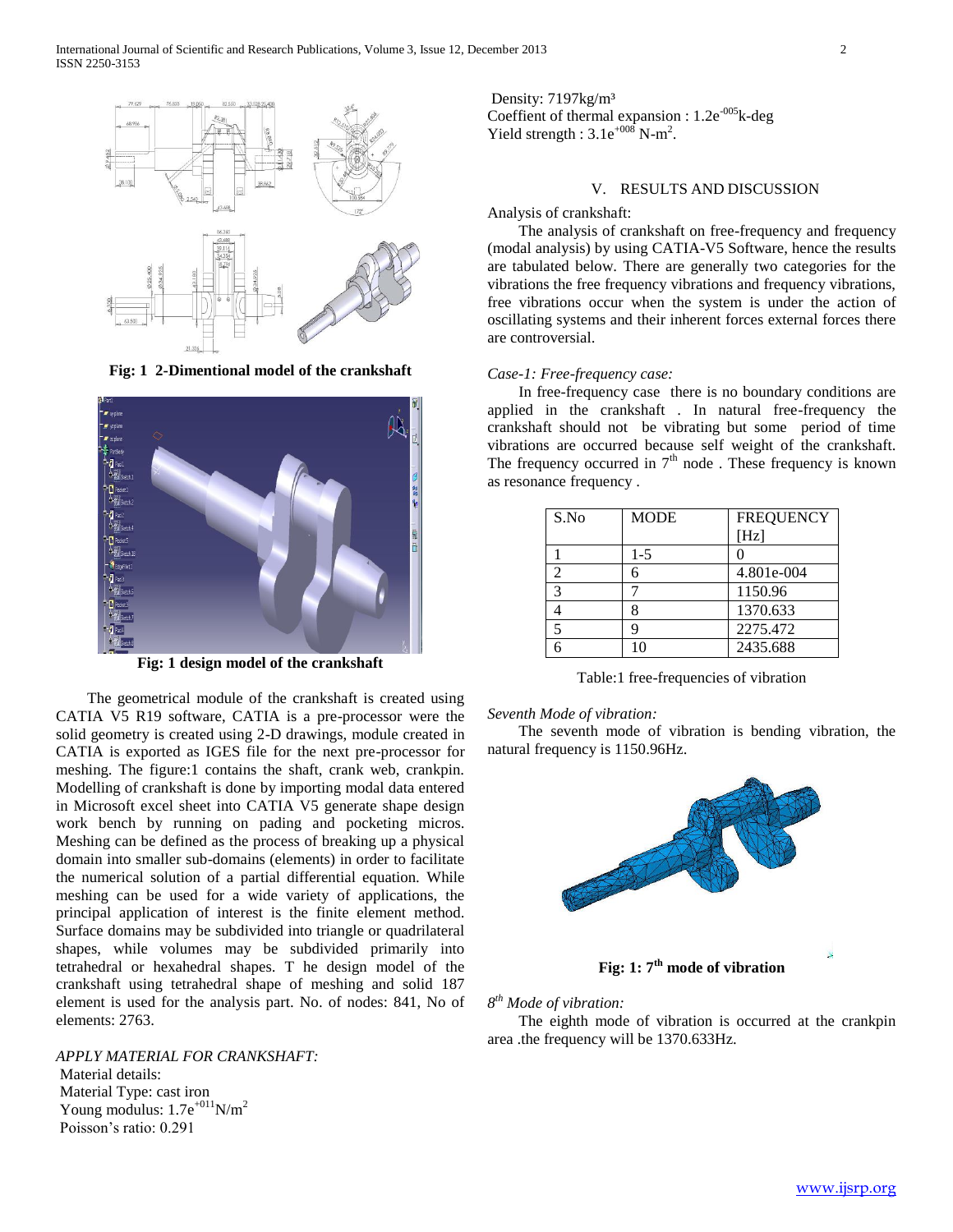

**Fig:2: 8th mode of vibration**

*9 th mode of vibration:*

The nineth mode of vibration is occured at the left side shaft part and the left side web part, the freqquency is 2275.472Hz.



**Fig: 3: 9th mode of vibration.**

*10th mode of vibration:*

The  $10<sup>th</sup>$  mode of vibration is bending vibration of crank pin area and the left side of the crank part , the frequency is 2435.688Hz.



*Frequency case :*

 In frequency case applied boundary conditions on the crankshaft, the two ends of the crankshaft is to be fixed at the shaft part and the bearing load applied on the crankpin area.



**Fig: 5 boundary conditions appiled on the crankshaft**

| <b>MODE</b> | <b>FREQUENCY</b> |
|-------------|------------------|
|             | [Hz]             |
|             | 890.735          |
| 2           | 990.53           |
| 3           | 1450.168         |
| 4           | 2413.328         |
| 5           | 2623.305         |
| 6           | 3035.357         |
| 7           | 3623.042         |
| 8           | 4678.819         |
| 9           | 5480.648         |
| 10          | 5539.023         |

**Table:2 natural frequency case**

## *First mode of vibration:*

 The first mode of vibration in x-direction at natural freqquency of 890.735Hz. Translation in y-axis is 77.37% , roation in x& z directions is 0.73% &0.22%.The maximum frequecy appears at the bottom of the crank web.



**Fig: 6 First mode of vibration**

## *Second mode of vibration*

 The second mode of vibration in y-direction is 990.53Hz. Translation in x-direction is 0.27% and y-direction is 78.11% , rotation in x-direction is 0.45. The maximum frequency appears at the left web and the left side of the shaft part.



**Fig:7 second mode of vibration.**

## *Fifth mode of vibration:*

 The fifth mode of vibration in y-direction is 2623.3Hz. Translation in x-direction is 7.66% and x-direction is 1.51% , rotation in y-direction is 5.79%. The maximum ferqquency appers at the side of the crank web.